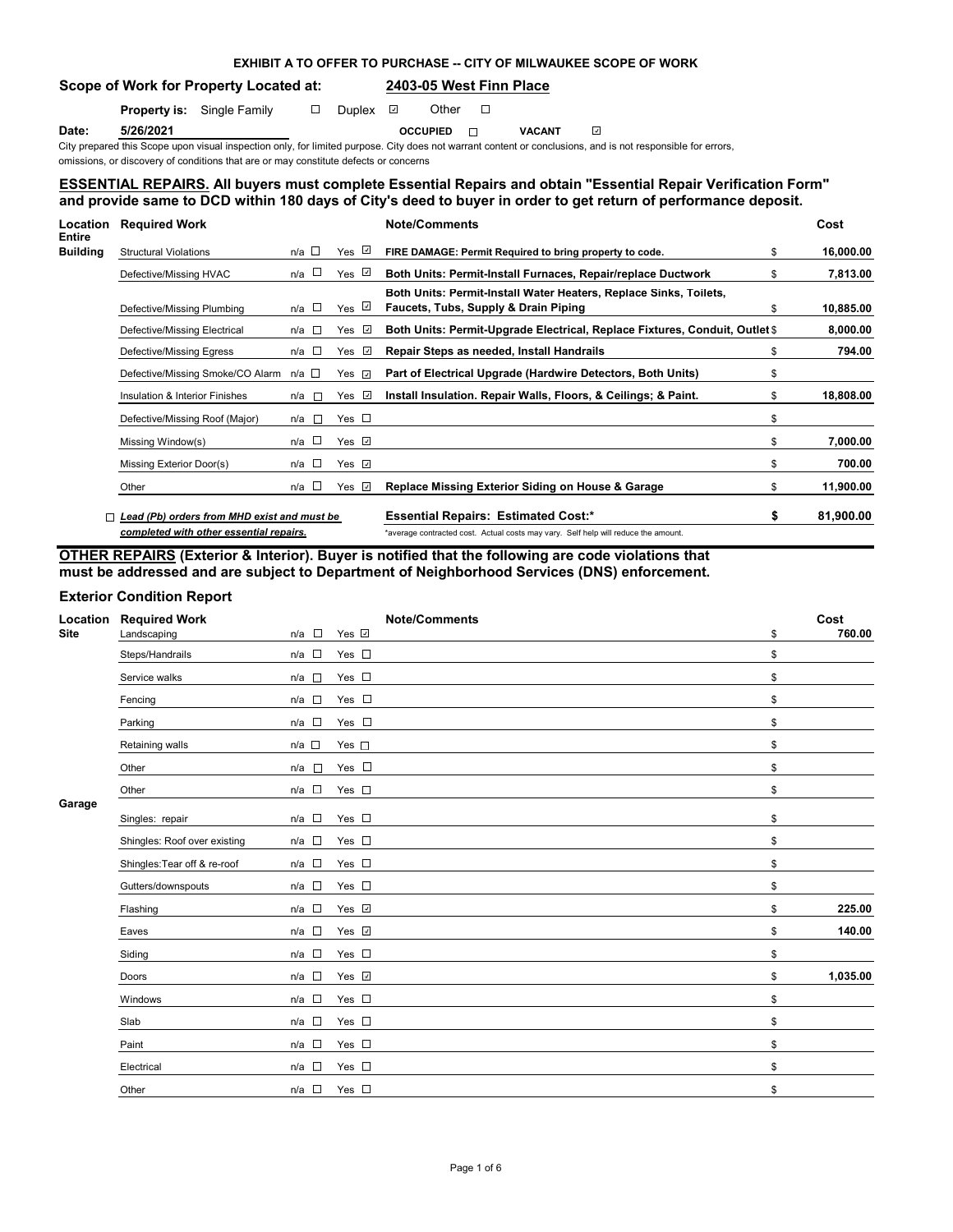## **Porches**

| Deck-upper<br>Deck--lower<br>Steps/handrails<br>Guardrails | n/a $\square$<br>$n/a$ $\square$<br>n/a<br>$n/a$ $\square$<br>$\sim 10$<br>n/a                                                                                                                                                                            | Yes $\square$<br>Yes $\square$<br>Yes $\square$<br>Yes $\square$ |                                     | \$<br>\$<br>\$ |          |
|------------------------------------------------------------|-----------------------------------------------------------------------------------------------------------------------------------------------------------------------------------------------------------------------------------------------------------|------------------------------------------------------------------|-------------------------------------|----------------|----------|
|                                                            |                                                                                                                                                                                                                                                           |                                                                  |                                     |                |          |
|                                                            |                                                                                                                                                                                                                                                           |                                                                  |                                     |                |          |
|                                                            |                                                                                                                                                                                                                                                           |                                                                  |                                     |                |          |
|                                                            |                                                                                                                                                                                                                                                           |                                                                  |                                     | \$             |          |
|                                                            |                                                                                                                                                                                                                                                           | Yes $\square$                                                    |                                     | \$             |          |
|                                                            | $n/a$ $\square$                                                                                                                                                                                                                                           | Yes $\square$                                                    |                                     | \$             |          |
|                                                            | $\Box$<br>n/a                                                                                                                                                                                                                                             | Yes $\square$                                                    |                                     | \$             |          |
|                                                            | $\sim 10$<br>n/a                                                                                                                                                                                                                                          | Yes <b>⊽</b>                                                     |                                     | \$             | 340.00   |
|                                                            | $n/a$ $\Box$                                                                                                                                                                                                                                              | Yes $\square$                                                    |                                     | \$             |          |
|                                                            | $\sim$<br>n/a                                                                                                                                                                                                                                             | Yes $\square$                                                    |                                     | \$             |          |
|                                                            | $\sim$<br>n/a                                                                                                                                                                                                                                             | Yes $\square$                                                    |                                     | \$             |          |
|                                                            | $n/a$ $\square$                                                                                                                                                                                                                                           | Yes $\square$                                                    |                                     | \$             |          |
|                                                            | $n/a$ $\square$                                                                                                                                                                                                                                           | Yes $\square$                                                    |                                     | \$             |          |
|                                                            | $\sim$<br>n/a                                                                                                                                                                                                                                             | Yes $\square$                                                    |                                     | \$             |          |
|                                                            | $n/a$ $\square$                                                                                                                                                                                                                                           | Yes 7                                                            |                                     | \$             | 300.00   |
|                                                            | n/a                                                                                                                                                                                                                                                       | Yes V                                                            |                                     | \$             | 380.00   |
|                                                            | $\overline{\phantom{a}}$<br>n/a                                                                                                                                                                                                                           | Yes Z                                                            | <b>See Essential Repairs</b>        | \$             |          |
|                                                            | $n/a$ $\square$                                                                                                                                                                                                                                           | Yes $\square$                                                    |                                     | \$             |          |
|                                                            | $n/a$ $\square$                                                                                                                                                                                                                                           | Yes <b>☑</b>                                                     |                                     | \$             | 400.00   |
|                                                            | $\sim$<br>n/a                                                                                                                                                                                                                                             | Yes $\square$                                                    |                                     | \$             |          |
|                                                            | $n/a$ $\square$                                                                                                                                                                                                                                           | Yes <b>⊽</b>                                                     |                                     | \$             | 1,200.00 |
|                                                            | $n/a$ $\square$                                                                                                                                                                                                                                           | Yes <b>☑</b>                                                     | <b>Paint Decorative Trim/Gables</b> | \$             | 780.00   |
|                                                            | $n/a$ $\square$                                                                                                                                                                                                                                           | Yes $\square$                                                    |                                     | \$             |          |
|                                                            | $\Box$<br>n/a                                                                                                                                                                                                                                             | Yes $\square$                                                    |                                     | \$             |          |
|                                                            | $n/a$ $\square$                                                                                                                                                                                                                                           | Yes $\square$                                                    |                                     | \$             |          |
|                                                            | $n/a$ $\square$                                                                                                                                                                                                                                           | Yes $\square$                                                    |                                     | \$             |          |
|                                                            | $\mathcal{L}$<br>n/a                                                                                                                                                                                                                                      | Yes $\square$                                                    |                                     | \$             |          |
|                                                            | $n/a$ $\square$                                                                                                                                                                                                                                           | Yes $\square$                                                    |                                     | \$             |          |
|                                                            | Structural<br>Chimney<br>Shingles: repair<br>Shingles: Roof over existing<br>Shingles: Tear off & re-roof<br>Gutters/downspouts<br>Flashing<br>Storm Doors<br>Prime ("main") Doors<br>Storm Windows<br>Prime ("main") Windows<br>Foundation<br>Electrical |                                                                  |                                     |                |          |

**Exterior: Estimated Cost:\* \$ 5,560.00**

\*average contracted cost. Actual costs may vary. Self help will reduce the amount.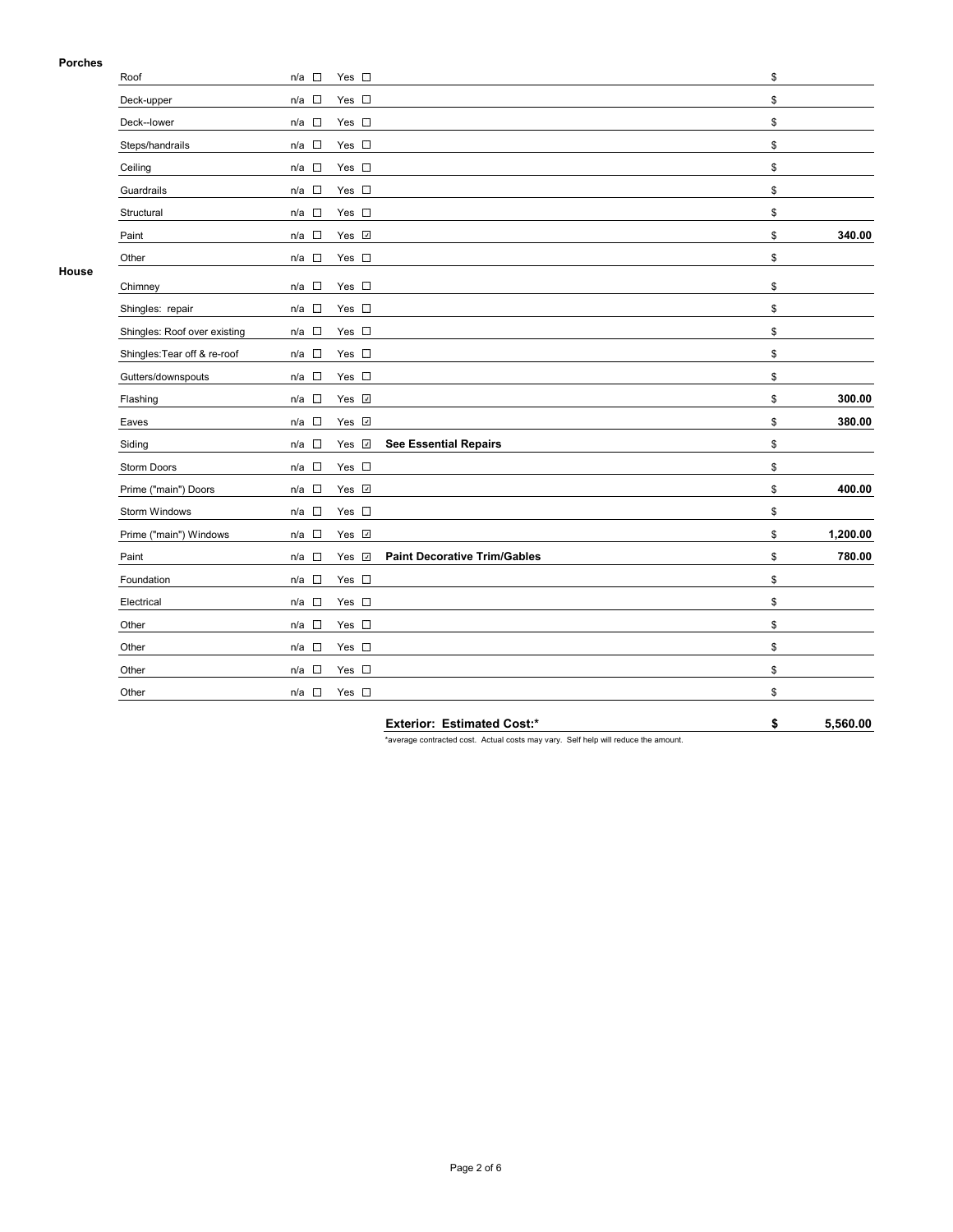# **Interior Condition Report**

| <b>Unit:</b> Entire unit (single family) | Lower |
|------------------------------------------|-------|
| Upper unit of duplex                     | Other |

Unit: Unit Computer unit of duplex<br>
<u>Discussed</u><br>
Discussed family Discussed family Discussed Discussed Discussed Discussed Discussed Discussed Discussed Discussed<br>
Discussed Discussed Discussed Discussed Discussed Discuss  $\Box$ 

### **Mechanical Required Work**

| <b>Heating</b> |                                     |                                    |               |                                     |    |
|----------------|-------------------------------------|------------------------------------|---------------|-------------------------------------|----|
|                | Repair/replace boiler               | $\mathcal{L}_{\mathcal{A}}$<br>n/a | Yes $\square$ |                                     | \$ |
|                | Repair radiation                    | $\overline{\phantom{a}}$<br>n/a    | Yes $\square$ |                                     | \$ |
|                | Repair/replace furnace              | □<br>n/a                           | Yes <b>☑</b>  | <b>Permit-See Essential Repairs</b> | \$ |
|                | Repair ductwork                     | П<br>n/a                           | Yes <b>☑</b>  | <b>See Essential Repairs</b>        | \$ |
|                | Replace thermostat                  | $\sim$<br>n/a                      | Yes <b>☑</b>  | <b>See Essential Repairs</b>        | \$ |
|                | Repair/replace grilles              | $\mathcal{L}_{\mathcal{A}}$<br>n/a | Yes <b>☑</b>  | <b>See Essential Repairs</b>        | \$ |
|                | Tune boiler/furn. insp ht exchanger | $\sim$<br>n/a                      | Yes $\square$ |                                     | \$ |
| Electrical     | Repair/replace receptacles          | $\Box$<br>n/a                      | Yes <b>☑</b>  | <b>See Essential Repairs</b>        | \$ |
|                | Repair/replace switches             | $\overline{\phantom{a}}$<br>n/a    | Yes <b>☑</b>  | <b>See Essential Repairs</b>        | \$ |
|                | Repair/replace fixtures             | $\mathcal{L}$<br>n/a               | Yes $\vee$    | <b>See Essential Repairs</b>        | \$ |
|                | Install outlets and circuits        | $\mathcal{L}_{\mathcal{A}}$<br>n/a | Yes <b>⊽</b>  | <b>See Essential Repairs</b>        | \$ |
|                | Install outlets and circuits        | $\Box$<br>n/a                      | Yes $\square$ |                                     | \$ |
|                | Install outlets and circuits        | $\sim$<br>n/a                      | Yes $\square$ |                                     | \$ |
|                | Install outlets and circuits        | $\mathbb{Z}$<br>n/a                | Yes $\square$ |                                     | \$ |
|                | Upgrade service                     | $\Box$<br>n/a                      | Yes V         | <b>Permit-See Essential Repairs</b> | \$ |
|                | Other                               | $\Box$<br>n/a                      | Yes $\square$ |                                     | \$ |
|                | Other                               | $\mathbb{Z}$<br>n/a                | Yes $\square$ |                                     | \$ |
| Plumbing       | Repair/replace kitchen sink         | $\mathcal{L}_{\mathcal{A}}$<br>n/a | Yes <b>☑</b>  | <b>See Essential Repairs</b>        | \$ |
|                | Repair/replace kitchen sink faucet  | $\sim$<br>n/a                      | Yes <b>☑</b>  | <b>See Essential Repairs</b>        | \$ |
|                | Repair/replace tub                  | $\overline{a}$<br>n/a              | Yes $\square$ |                                     | \$ |
|                | Repair/replace tub faucet           | <b>TO</b><br>n/a                   | Yes <b></b>   | <b>See Essential Repairs</b>        | \$ |
|                | Repair/replace toilet               | $\Box$<br>n/a                      | Yes <b></b>   | <b>See Essential Repairs</b>        | \$ |
|                | Repair/replace lavatory             | $\Box$<br>n/a                      | Yes $\square$ |                                     | \$ |
|                | Repair/replace lavatory faucet      | $\sim 10$<br>n/a                   | Yes <b>☑</b>  | <b>See Essential Repairs</b>        | \$ |
|                | Repair/replace wash tub             | $\overline{\phantom{a}}$<br>n/a    | Yes $\square$ |                                     | \$ |
|                | Repair/replace wash tub faucet      | $\Box$<br>n/a                      | Yes $\square$ |                                     | \$ |
|                | Unclog piping:                      | $\Box$<br>n/a                      | Yes $\square$ |                                     | \$ |
|                | Repair drain/waste/vent piping      | $\Box$<br>n/a                      | Yes <b></b>   | <b>See Essential Repairs</b>        | \$ |
|                | Repair water piping                 | $\Box$<br>n/a                      | Yes √         | <b>See Essential Repairs</b>        | \$ |
|                | Repair/replace water heater         | П<br>n/a                           | Yes <b>☑</b>  | <b>Permit-See Essential Repairs</b> | \$ |
|                | Other                               | $\overline{\phantom{a}}$<br>n/a    | Yes $\square$ |                                     | \$ |
|                | Other                               | $\Box$<br>n/a                      | Yes $\square$ |                                     | \$ |
|                |                                     |                                    |               |                                     |    |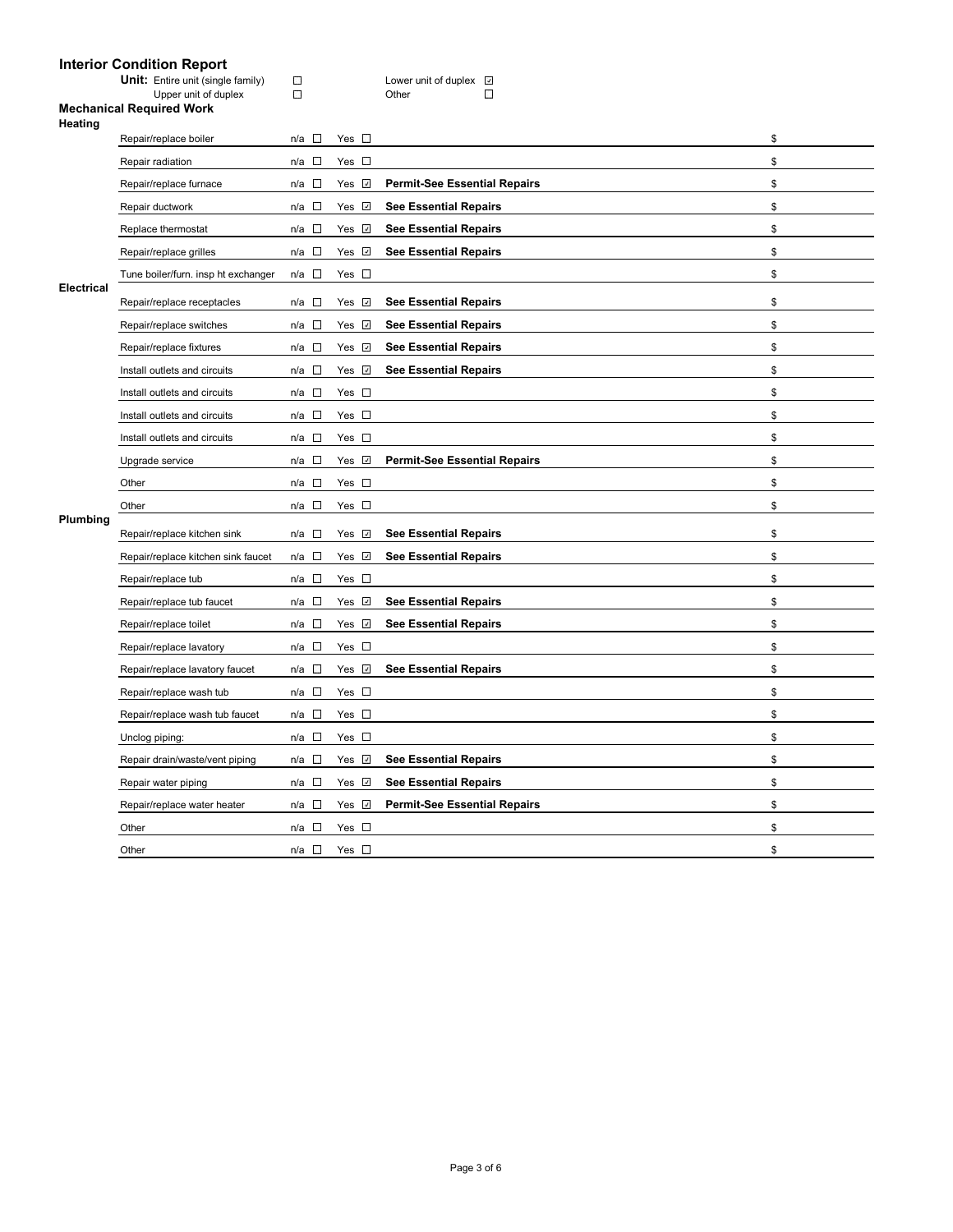### **Windows**

|                       | Replace broken glass             | $n/a$ $\Box$            | Yes $\sqrt{2}$     | <b>See Essential Repairs</b>             | \$           |
|-----------------------|----------------------------------|-------------------------|--------------------|------------------------------------------|--------------|
|                       | Repair or replace sash           | n/a $\square$           | Yes $\square$      |                                          | \$           |
| <b>Doors</b>          | Repair or replace doors          | n/a<br><b>TERRITORY</b> | Yes <b>☑</b>       |                                          | \$<br>950.00 |
|                       | Repair or repl. locks/latches    | n/a □                   | $\sim$<br>Yes      | Self Help                                | \$           |
| <b>Walls/Ceilings</b> | Repair or repl. @ defective      | n/a $\square$           | Yes $\overline{v}$ | <b>See Essential Repairs</b>             | \$           |
| <b>Fire Safety</b>    | Install smoke/CO alarm:bsmt.     | n/a $\square$           | Yes $\Box$         | <b>See Essential Repairs</b>             | \$           |
|                       | Install smoke/CO alarm: 1st flr. | $n/a$ $\square$         | Yes <b>☑</b>       | See Essential Repairs                    | \$           |
|                       | Install smoke/CO alarm: 2nd flr. | n/a $\square$           | $\sim$<br>Yes      | Self Help                                | \$           |
| <b>Handrails</b>      | Repair/replace defective         | n/a $\square$           | Yes <b>⊡</b>       | See Essential Repairs                    | \$           |
| <b>Stairs</b>         | Repair defective                 | $n/a$ $\square$         | Yes $\square$      |                                          | \$           |
| <b>Floors</b>         | Repair defective                 | $n/a$ $\square$         | Yes $\sqrt{2}$     | <b>See Essential Repairs</b>             | \$           |
| Other                 |                                  | n/a $\square$           | Yes ☑              | <b>FIRE DAMAGE-See Essential Repairs</b> | \$           |
|                       |                                  | n/a $\square$           | Yes $\square$      |                                          | \$           |
|                       |                                  | n/a $\square$           | Yes $\square$      |                                          | \$           |
|                       |                                  | n/a $\square$           | Yes $\square$      |                                          | \$           |
|                       |                                  |                         |                    | <b>Interior: Estimated Cost:</b>         | \$<br>950.00 |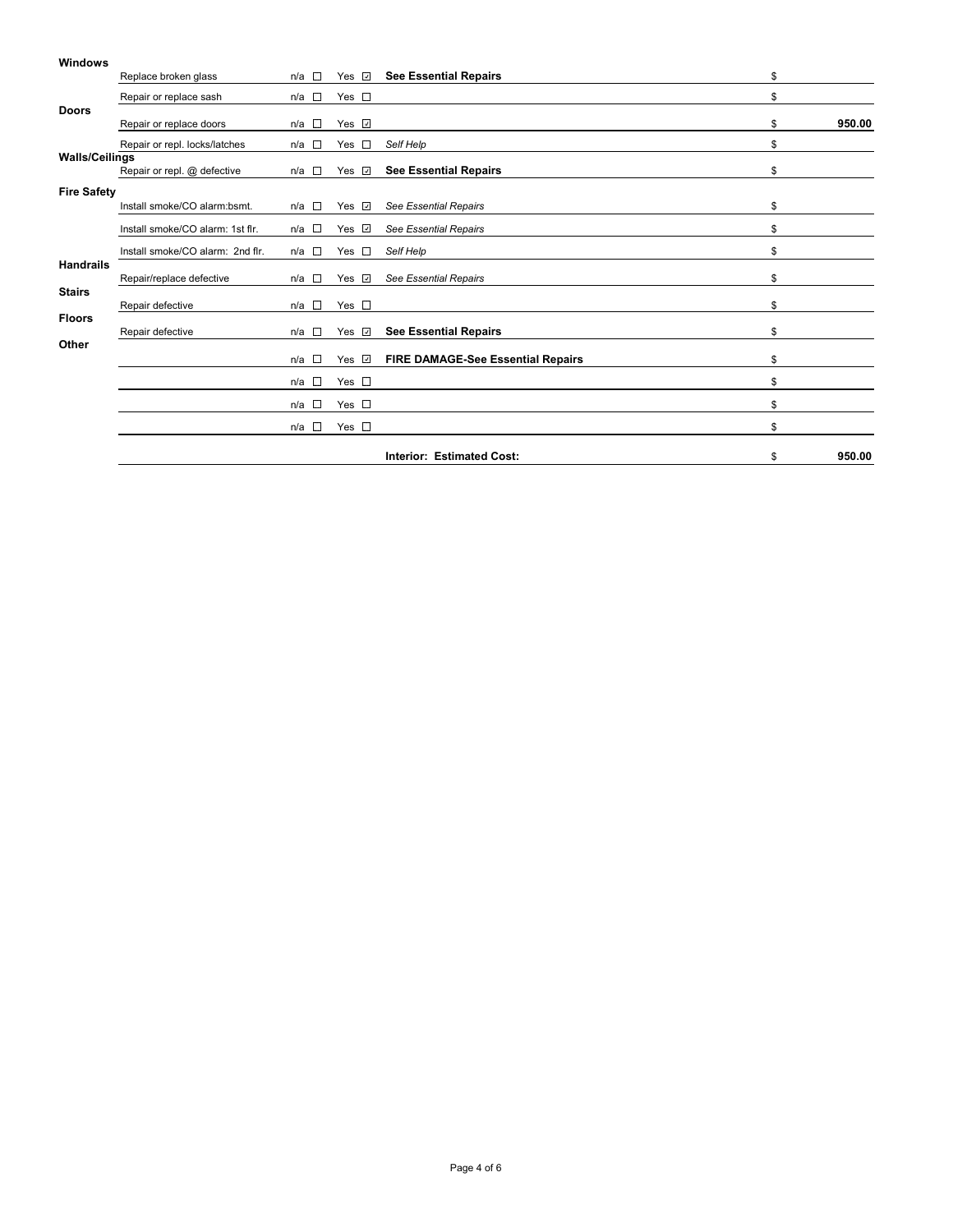## **Interior Condition Report**

| <b>Unit:</b> Entire unit (single family) | Lower |
|------------------------------------------|-------|
| Upper unit of duplex                     | Other |

**Unit: Unit Contains Unit Contains Container**<br> **Unit Contains Contains Contains Container**<br>
D  $\Box$ 

### **Mechanical Required Work**

| \$<br>\$<br><b>Permit-See Essential Repairs</b><br>\$<br>\$<br>\$<br>\$<br>\$<br>\$<br>\$<br>\$<br>\$<br>\$<br>\$ |
|-------------------------------------------------------------------------------------------------------------------|
|                                                                                                                   |
|                                                                                                                   |
|                                                                                                                   |
|                                                                                                                   |
|                                                                                                                   |
|                                                                                                                   |
|                                                                                                                   |
|                                                                                                                   |
|                                                                                                                   |
|                                                                                                                   |
|                                                                                                                   |
|                                                                                                                   |
|                                                                                                                   |
| \$                                                                                                                |
| \$<br><b>Permit-See Essential Repairs</b>                                                                         |
| \$                                                                                                                |
| \$                                                                                                                |
| \$                                                                                                                |
| \$                                                                                                                |
| \$                                                                                                                |
| \$                                                                                                                |
| \$                                                                                                                |
| \$                                                                                                                |
| \$                                                                                                                |
| \$                                                                                                                |
| \$                                                                                                                |
| \$                                                                                                                |
| \$                                                                                                                |
| \$                                                                                                                |
| \$<br><b>Permit-See Essential Repairs</b>                                                                         |
| \$                                                                                                                |
| \$                                                                                                                |
|                                                                                                                   |